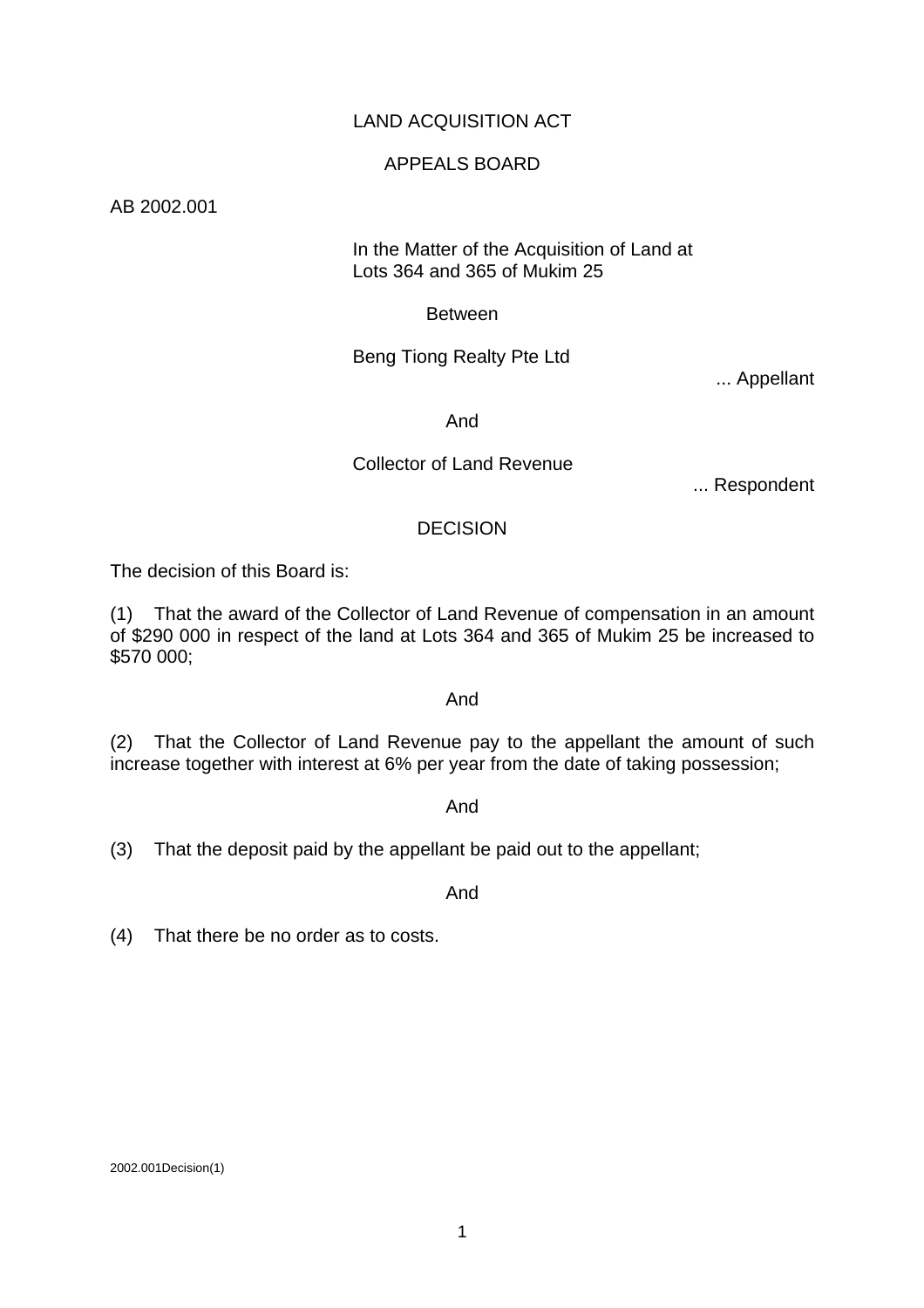## BRIEF STATEMENT OF REASONS

The reasons for the Decision/Order are:

# *Appeal*

(1) On 28 April 2001 ("acquisition date") a notification No 1156 was published in the *Gazette* under s 5 of the Land Acquisition Act ("s 5 declaration") declaring that the land at Lots 364 and 365 of Mukim 25 ("acquired land") was needed for a public purpose namely Proposed Kallang-Paya Lebar Expressway. The same notification was also published at the same time in the same *Gazette* declaring that the land at Lot 366-1 of Mukim 25 ("Lot 366-1") was needed for the same public purpose. The appellant was then the proprietor of the acquired land and also of Lot 366-1 in each case for an estate in fee simple and is a person interested.

(2) For the purpose of the inquiry held under s 10 the appellant submitted a claim to compensation of \$6 163 595.18 as to \$5 600 000 for market value of the acquired land and Lot 366-1 together and as to \$563 595.18 for certain losses and expenses. The respondent ("Collector") found that the market value of the acquired land as at the acquisition date was \$290 000 and on 27 November 2001 he made an award of compensation in that amount. The same day he also made an award of compensation in the amount of \$800 000 in respect of Lot 366-1.

(3) The appellant appeals against the award in respect of the acquired land. It also appeals against the award in respect of Lot 366-1 in AB 2002.003 and it was agreed between the parties that this appeal would be heard first and that the evidence in this appeal might be used in AB 2002.003 which would follow immediately after.

# *Acquired Land*

(4) Lots 364 and 365 are trapezoidal plots bounded on the North by Lot 362-2, on the East by Lots 1183 and 366-1, on the South by Lot 1185 and on the West by Lot 3258. Lot 1185 is "L" shaped and is separated from Lot 366-1 by Lot 366-2. The two lots in the acquired land share a common boundary. The site areas of Lots 364 and 365 are 415.9sm and 434.1sm for a total of 850sm and the site area of Lot 366-1 is 350.6sm.

(5) The Certified Interpretation Plan ("CIP") dated 25 June 2001 in the appellant's bundle shows that Lot 3258 is State Land and all the other Lots by which the acquired land is bounded are privately owned. Lot 366-1 has direct access to Lorong 4 Geylang. The acquired land is land-locked but that part of Lot 3258 adjacent to Lot 365 which is sometimes incorrectly referred to as Lorong 2 Geylang was for some time in the past a carpark with direct access to Geylang Road and from the photographs in the appellant's bundle it appears that the acquired land enjoyed the benefit of such access.

(6) The acquired land is about 50m off Geylang Road close to its city end. It is about 5km from the city centre at Collyer Quay. Lot 3258 is the site of the former Gay World Park and the Geylang Indoor Stadium. There are a variety of shops and eating houses in nearby Geylang Road and a number of residential apartment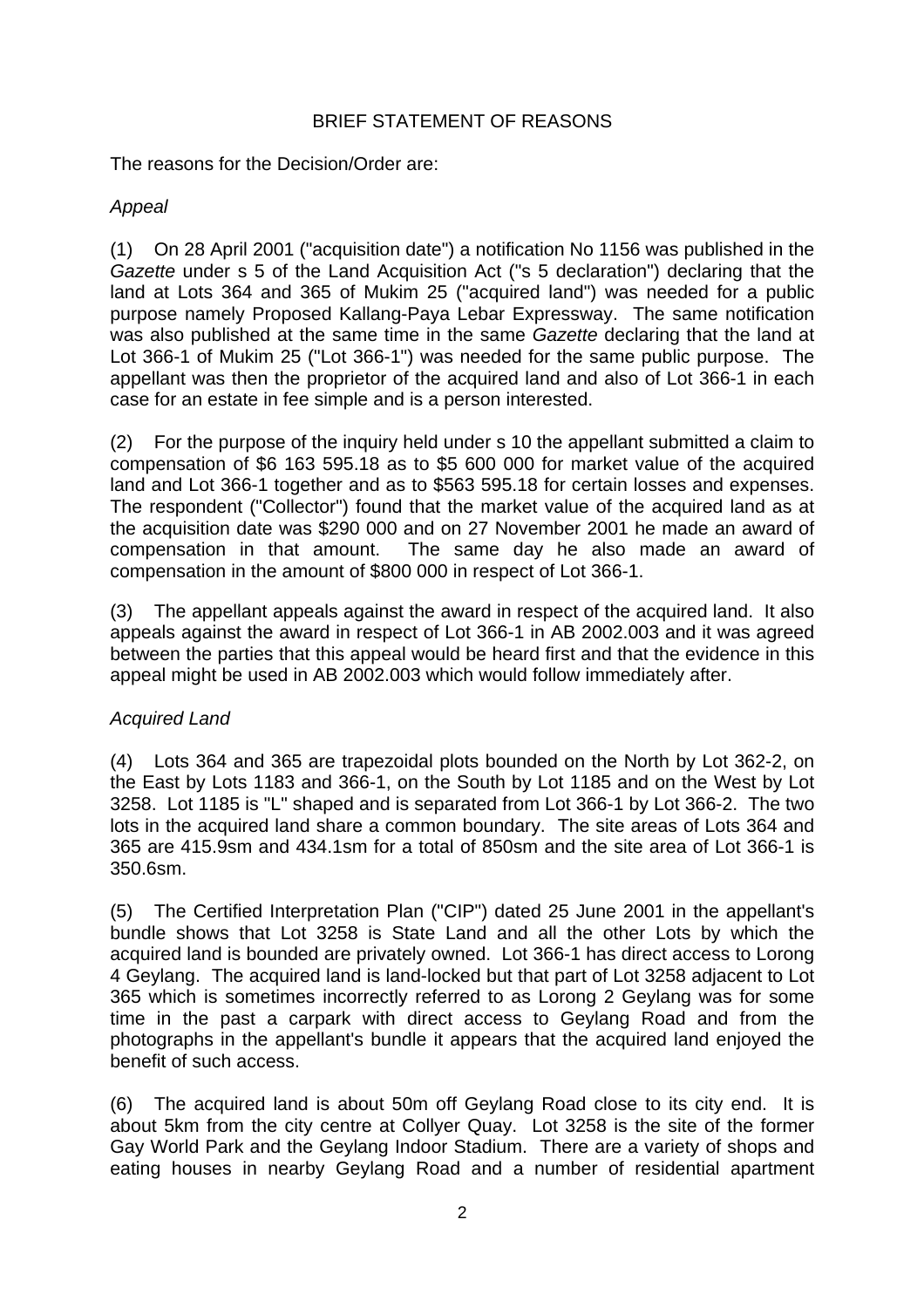buildings and budget hotels between Lorong 4 Geylang and Lorong 8 Geylang. From the CIP in the appellant's bundle and another CIP produced by the Collector it is clear that the whole of Lot 365 and about 80% of Lot 364 was zoned Road in the Master Plan as at the acquisition date. All that was left of Lot 364 was a narrow strip of 84.1sm and this was zoned Residential/Institution. Lot 366-1 was also zoned Residential/Institution.

(7) The acquired land was also adversely affected by a road line ("RL"). A Road Interpretation Plan ("RIP") dated 23 November 1999 (as it was then known as) in the appellant's bundle shows that the whole of the acquired land and about 90% of Lot 366-1 were then adversely affected. All that was left of Lot 366-1 was a narrow strip abutting Lorong 4 Geylang. The RL was subsequently redrawn. As at the acquisition date the whole of the acquired land was still adversely affected but now only about one half of Lot 366-1 was adversely affected by a Category 1 (Expressway) road reserve.

#### *Compensation*

(8) Section 33 of the Act provides:

(1) In determining the amount of compensation to be awarded for land acquired under this Act, the Board shall ... take into consideration the following matters and no others:

- (a) the market value
	- $(i)$  ...

(C) as at 1st January 1995 in respect of land acquired on or after 27th September 1995;

(ii) as at the date of publication of the notification under section 3(1) if the notification is, within 6 months from the date of its publication, followed by a declaration under section 5 in respect of the same land or part thereof; or

(iii) as at the date of publication of the declaration made under section 5,

whichever is the lowest;

- ...
- (5) For the purposes of subsection (1)(a)
	- ...

(e) the market value of the acquired land shall be deemed not to exceed the price which a bona fide purchaser might reasonably be expected to pay for the land on the basis of its existing use or in anticipation of the continued use of the land for the purpose designated in the Development Baseline referred to in section 36 of the Planning Act 1998, whichever is the lower, after taking into account the zoning and density requirements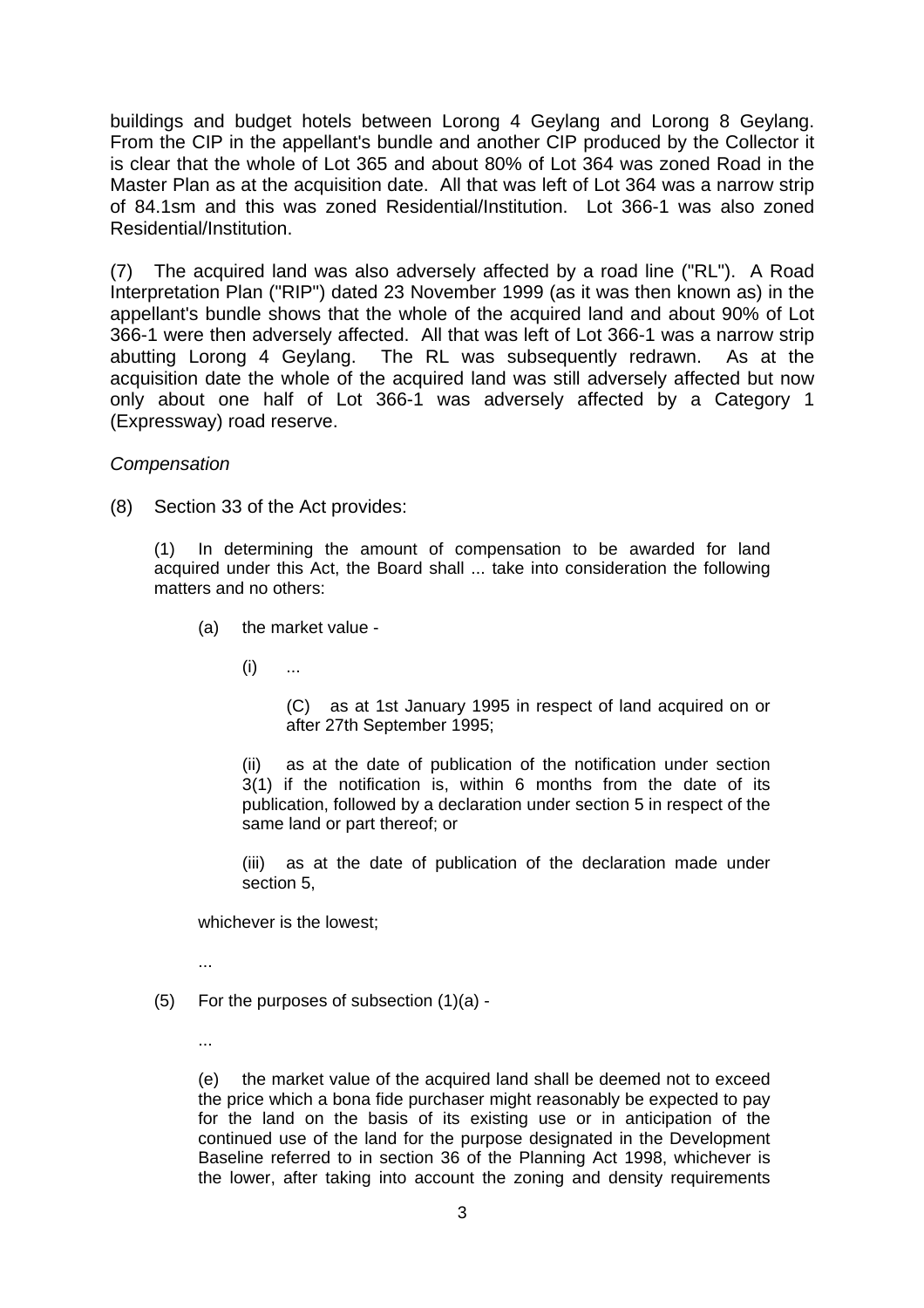and any other restrictions imposed under the Planning Act 1998 and any restrictive covenants in the title of the acquired land, and no account shall be taken of any potential value of the land for any other more intensive use ....

No notification under s 3(1) was published and the s 5 declaration was published on 28 April 2001 (the acquisition date as noted earlier) and it is common ground that the market value as at 28 April 2001 was lower than as at 1 January 1995 and it is the market value as at 28 April 2001 that among other matters has to be taken into consideration.

### *Petition of Appeal*

(9) In the petition of appeal in both this appeal and in AB 3/2002 the appellant claims \$3 566 000 for market value of the acquired land together with Lot 366-1 and "costs, including stamp duties, disbursements and legal and valuers' charges". In para 1(e) of the petition of appeal in this appeal read together with the grounds of appeal referred to the appellant says that:

 (a) the Collector failed to consider use of the acquired land, together with Lot 366-1, as a development site;

 (b) the Collector failed to adopt appropriate comparable transactions to determine the award; and

 (c) the Collector erred in using transactions of properties affected by road lines as comparables as this does not reflect the true fair market value of the acquired land.

These will be referred to as paras (a), (b) and (c) of the grounds of appeal. The appellant relies on an additional ground of appeal in AB 2002.003.

(10) At the hearing the appellant adduced evidence that the market value was \$3 335 000 if the acquired land and Lot 366-1 were "treated as one under a single ownership" or \$1 437 229 for the acquired land and \$1 202 207 for Lot 366-1 for a rounded off total of \$2 639 000 if they were "valued as two separate parcels". The Collector adduced evidence that the market value of the acquired land was \$570 000 and he did not seek to support his finding that it was \$290 000.

#### *Appellant's Valuation*

(11) Mr Yee Ming Yeow of Dennis Wee Realty Pte Ltd testifying for the appellant referred to his final report which was included in the appellant's bundle and which contained a reference to the following transactions:

| Property                                       | Site Area | Price<br>/sm Site Area  | Transaction<br>Date |
|------------------------------------------------|-----------|-------------------------|---------------------|
| 1 Lot 366-1 Mk 25<br>(Residential/Institution) | 350.6sm   | \$838 000<br>\$2 390/sm | 1999 Dec 4          |
| 2 Lot 364 Mk 25                                | 415.9sm   | \$710 000               | 2000 Mar 3          |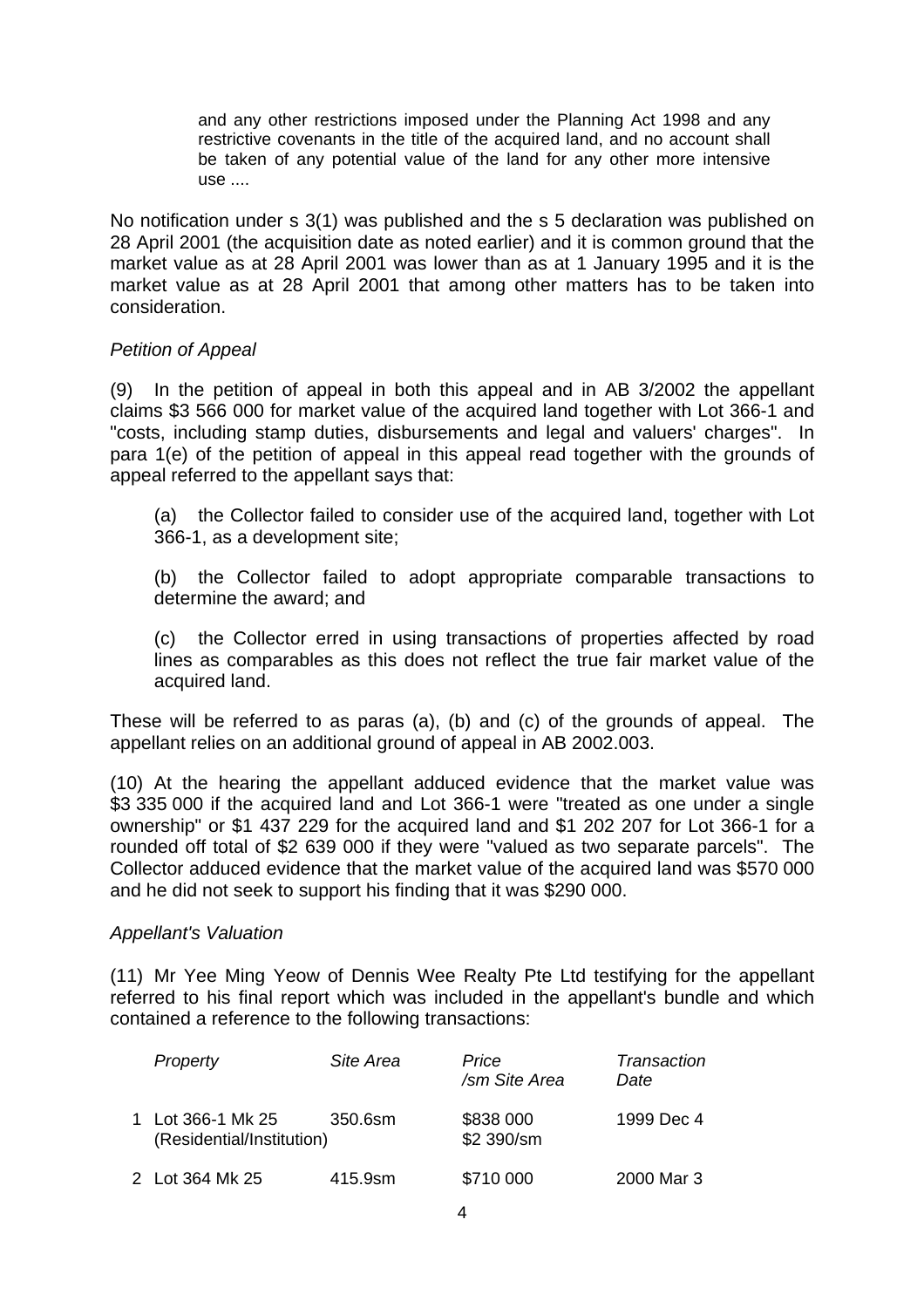(Part Road/Part \$1 707/sm Residential/Institution)

These were the two transactions by which the appellant bought Lot 366-1 and Lot 364. Mr Yee said that he adopted these as comparable transactions. He determined the market value under what he called Scenario 1 in which "all 3 lots [were] treated as one under a single ownership" and alternatively under Scenario 2 in which "the 3 lots [were] valued separately under Lot 366-1 as one and [Lots] 364 and 365 as another".

(12) For his analysis in both Scenario 1 and Scenario 2 Mr Yee found that the site area of the part of Lot 364 zoned Residential/Institution was 84.1sm. Including the whole of Lot 366-1 the site area zoned Residential/Institution was 434.7sm and the site area zoned Road was 765.9sm. He assumed that the market value of the acquired land and Lot 366-1 together was the sum of the values of the part zoned Residential/Institution and of the part zoned Road.

(13) To determine the value of the part zoned Residential/Institution he adjusted the site area rate derived from the Lot 366-1 transaction down to \$2 280/sm for time by reference to the indices in URA, *Property Market Information* ("PPI"). He then adjusted this by +50% for improvement from change of RL. At the time of the transaction Lot 366-1 was about 90% adversely affected and at the acquisition date it was only about 50% adversely affected. He then adjusted this further by another 20% (after the adjustment for improvement from change of RL) for enlargement of the site by treating the 3 Lots as one plot. He derived an adjusted site area rate of \$4 109/sm which he applied to the site area of the part zoned Residential/Institution for a value of \$1 784 009.

(14) To determine the value of the part zoned Road Mr Yee adjusted the site area rate derived from the Lot 364 transaction down to \$1 579/sm for time by reference to PPI. As this is for a mixed zone site he adjusted it by -5% to derive the Road zone rate and he adjusted the result by +35% for enlargement of the site. He derived an adjusted rate of \$2 025/sm and applying this to the site area of the part zoned Road he found a value of \$1 550 999. He added the two values and concluded that the market value of the acquired land and Lot 366-1 together was \$3 335 000 as at the acquisition date.

(15) For Scenario 2 Mr Yee adopted the same approach and made the same adjustments for time, for improvement from change of RL and for mixed zone but no adjustment was made for enlargement of the site. He concluded that the market value of the acquired land as at the acquisition date was \$1 437 229 (and \$1 202 207 for the market value of Lot 366-1 rounded off to \$2 639 000 for the market values of the acquired land and of Lot 366-1).

### *Collector's Valuation*

(16) Ms Chee Hok Yean of Jones Lang LaSalle Property Consultants Pte Ltd testifying for the Collector stated in her valuation report dated 6 March 2003 that she arrived at her valuation by inference from transactions of comparable properties but she referred to the following single transaction only: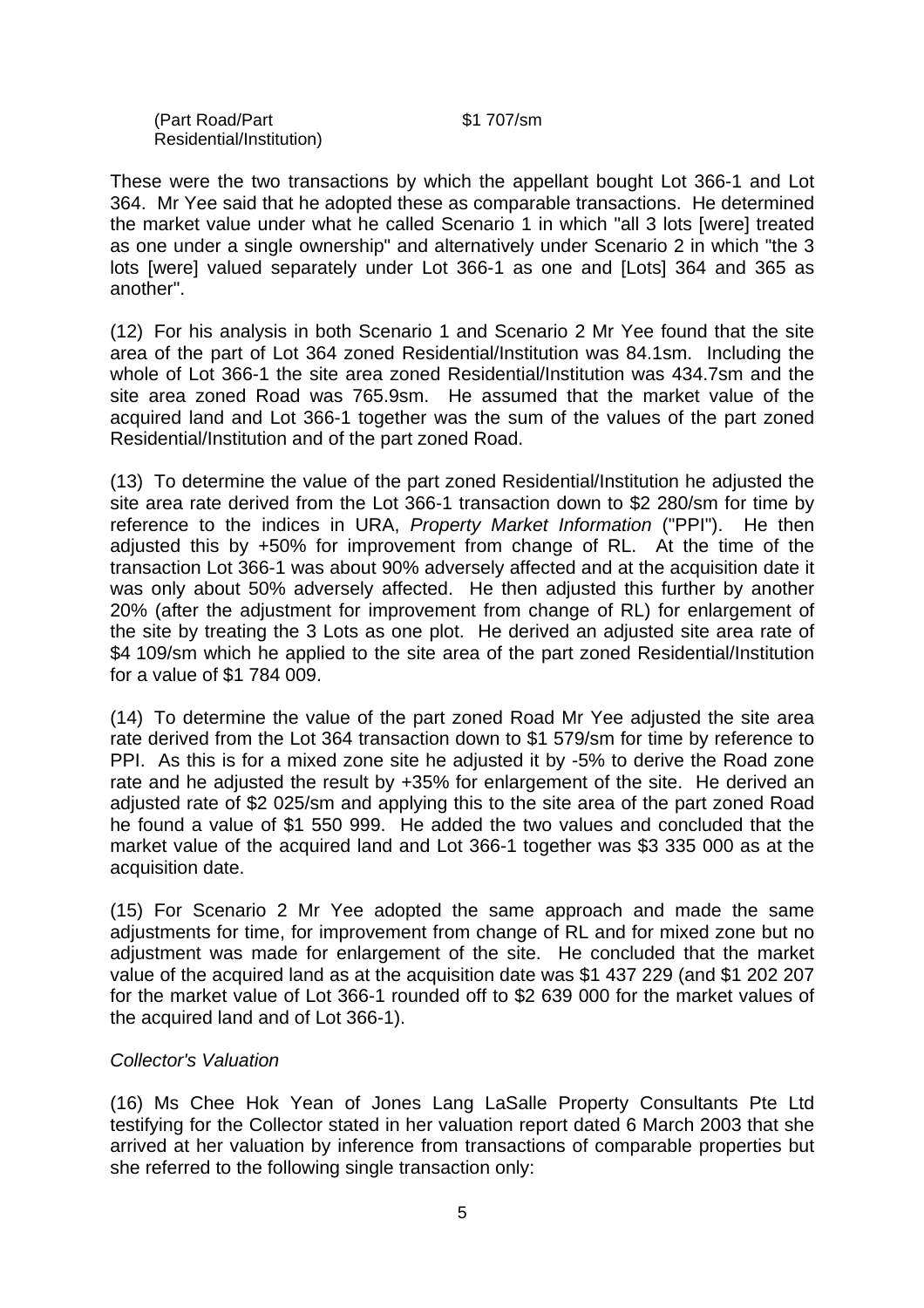| Property        | Site Area | Price<br>/sm Site Area   | Transaction<br>Date |
|-----------------|-----------|--------------------------|---------------------|
| 1 Lot 365 Mk 25 | 434.1sm   | \$405 000<br>\$932.96/sm | 1996 Dec 30         |

Lot 365 is one of the two Lots comprised in the acquired land. 30 December 1996 was the date of the transfer and the contract date would have been earlier. The buyer in the transaction Universal Development Pte Ltd ("Universal Development") carried out certain improvement works and let the property out to "two groups of people" as one of its directors Chew Lay Seong said before selling it to the appellant in January 1997 for \$730 000.

(17) Ms Chee adjusted the site area rate of \$932.96/sm by -25% for time and -10% for size for a total adjustment of -35% or an adjusted site area rate of \$606/sm. She applied this to the total site area of Lots 364 and 365 and concluded that the market value of the acquired land as at the acquisition date would have been \$520 000. She also referred to PPI for the adjustment for time. She heard the evidence of Chew Lay Seong who said that the company spent more than \$100 000 on improvements and taking into account depreciation over the years down to the acquisition date Ms Chee allowed \$50 000 for these improvements as a further adjustment and concluded that the market value as at the acquisition date was \$570 000. Ms Chee was aware of the January 1997 transaction but she rejected this as a comparable.

### *Grounds of Appeal*

 *Para (a)*

(18) The appellant alleges that the Collector failed to consider use of the acquired land together with Lot 366-1 as a development site. This ground raises at least two distinct questions: *first* whether Lots 364, 365 and 366-1 should be considered together as the "particular land" that was declared to be required or needed under s 5, and *secondly* if they should be considered together then whether it should be valued as a development site. As to the first question it is a matter of some regret that in answer to this Board counsel for the appellant said that he was not referring to the award or to the s 5 declaration in either appeal and these documents and the *Gazette* in which the notification or notifications were published were not produced and any advantage that might have been gained by reference to these documents or perusing their terms has not been availed of.

(19) No submissions have been addressed to this Board on the first question but it is a matter of some importance and this Board should state its views even if they can only be tentative in the circumstances. Section 5 of the Act provides:

- (1) Whenever any *particular land* is needed
	- (a) for any public purpose ...

the President may, by notification published in the *Gazette*, declare *the land* to be required for the purpose specified in the notification.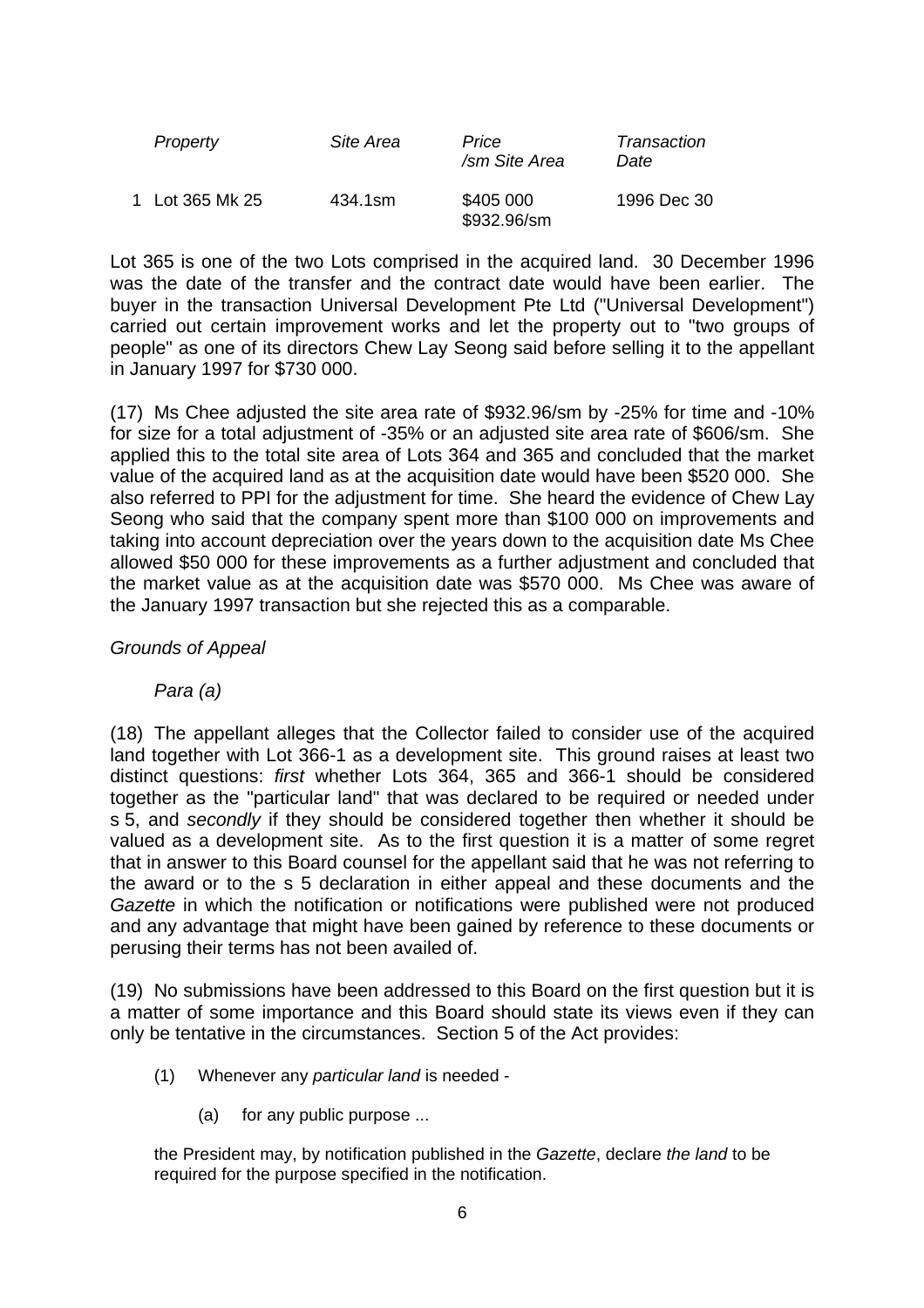#### [italics added]

Upon the publication of the notification the Collector will be directed to take proceedings for the acquisition of *the land*. See s 6. See also ss 7, 8 and 9. The Collector is required by s 8 to give notice requiring all persons interested in *the land* to appear before him at the time and place appointed to state the amount and particulars of their claims to compensation among other things. Section 10 provides:

(1) On the day so fixed, or on any other day to which the inquiry has been adjourned, the Collector shall proceed to inquire into ... the value of *the land* ... and shall, as soon as possible after the conclusion of the inquiry, make an award under his hand of -

...

 (b) the compensation which in his opinion should be allowed for *the land* ....

[italics added]

It appears that the award of compensation under s 10 is the award of compensation for *the particular land* which has been declared to be required under s 5.

(20) As noted above the s 5 declaration and the *Gazette* in which it was published have not been produced. No evidence has been given as to the identity of the "particular land" described in the declaration. The Collector's notice under s 8 has also not been produced. From his grounds of award in both the two appeals it appears that the same declaration namely No 1156 dated 20 April 2001 was published in the same *Gazette* namely *Gazette* No 18 of 28 April 2001 and that by what appears to be the same declaration "notice pursuant to s 5 ... was given" that the acquired land was needed for a public purpose and also that Lot 366-1 was needed for the same public purpose. There is nothing unusual about this. Where land is intended to be acquired it may comprise a number of land lots in respect of some of which there may be only one person interested as in this case and in respect of others there may be other persons interested and all the land lots may be comprised in the same s 5 declaration.

(21) On 28 May 2001 the Collector proceeded with the inquiry under s 10. The Collector said in his grounds of award that "no claim to compensation was submitted at the inquiry" and that on 27 July 2001 a claim was submitted. He went on to say that he made his award "after giving due consideration to the appellant's claim". It is clear that the claim was made before the conclusion of the inquiry and that it was made for the purpose of the inquiry. The claim included a claim for the market value of the acquired land and Lot 366-1 taken together as one site.

(22) If it is necessary to come to a decision on this question this Board would have said that where one person is as in this case or the same persons are the person or persons interested in respect of two or more land lots which are being acquired in pursuance of the same s 5 declaration then and in such a case all the land lots together and in this case Lots 364, 365 and 366-1 constitute the "particular land" for the purpose of the s 5 declaration. The Collector should make one award for all the land lots. This Board should add that this is not to be understood as requiring the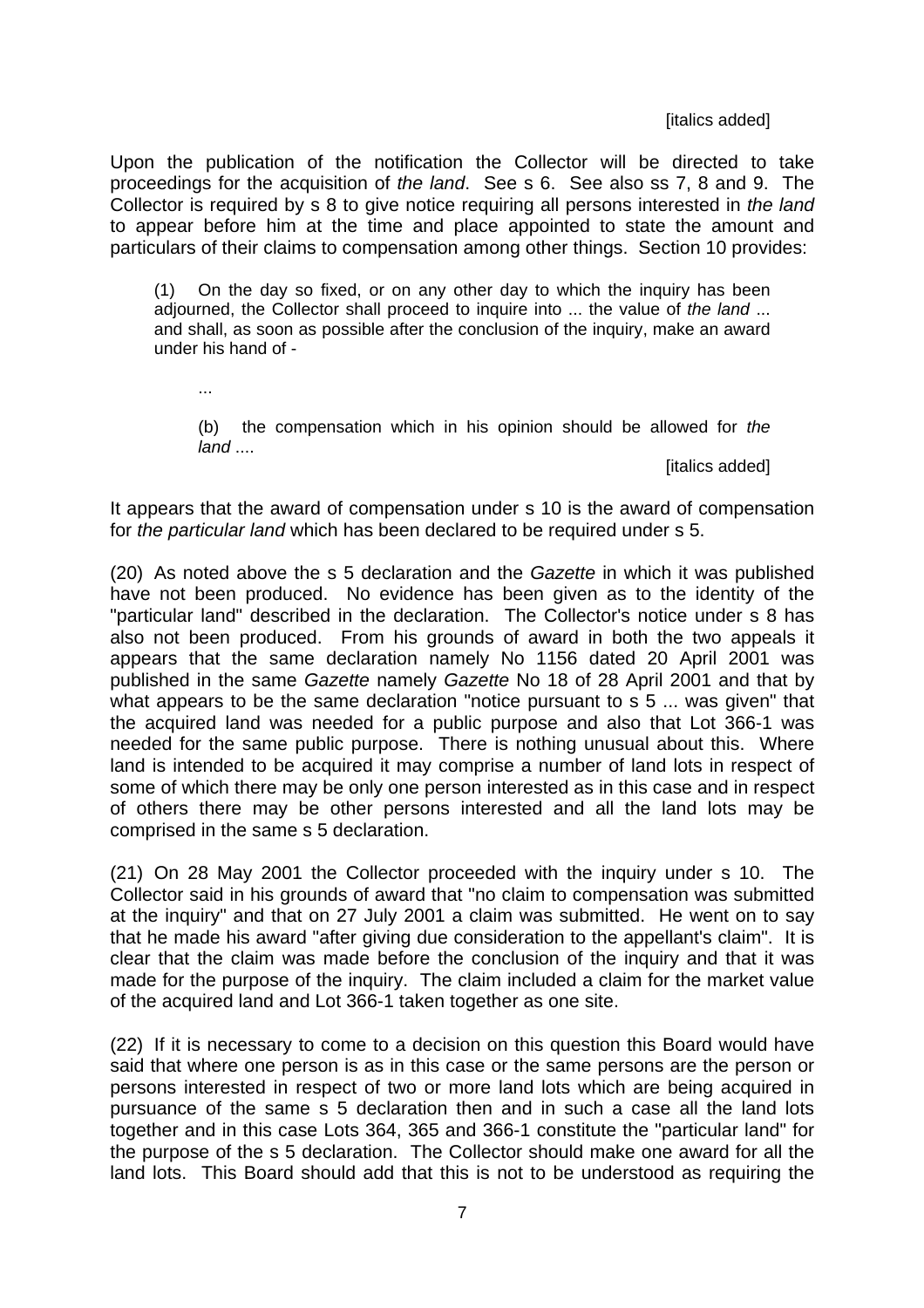Collector to find the market value of the several land lots taken together as one site. He is free to do so just as he is free to find that the market value of all the land lots is the sum of the market values of the several land lots or combination of land lots according to the evidence before him. This will allow the person interested to contend as in this case that all or some of the land lots should be valued together as one site.

(23) What has to be considered now is whether the three Lots should be valued as a development site. John Jeffrey Greig who has been a Planner with the URA since October 1997 said in his affidavit:

(9) In relation to the potential for development on [Lots 364, 365 and 366-1], the firm position as at the acquisition date of 28 April 2001 is as follows:

(a) No developments will be permitted on Lots 364 Mk 25 and 365 Mk 25 as these are within the road reserve lines.

(b) New developments, if any, on Lot 366-1 Mk 25 must be subject to set back requirements drawn from the road reserve lines. Only minor alteration and addition works would have been permitted to the then building on Lot 366-1 Mk 25, and no additional gross floor area or further encroachment into the setback area would be permitted for that portion of the building that lies within the road reserve area. Set back requirements are as follows:

 Institutional - at least 15 metres from a Category 1 road Residential - at least 24 metres from a Category 1 road Institutional - 3 metres from Lorong 4 Geylang Residential - 3 metres from Lorong 4 Geylang

It follows that based on setback requirements for the site no viable development would be possible on [Lot] 366-1 Mk 25 as the width of the lot from the road reserve line to the boundary along Lorong 4 Geylang is only about 13 metres.

Mr Greig was not cross examined. As noted above the RL was for a Category 1 road reserve. As at the acquisition date the acquired land was incapable of any development because of the RL and Lot 366-1 was incapable of any viable development because of the setback requirements. Combining any two or all three of these lots together would not address the difficulty in the way of anyone contemplating development of the site and this Board finds that all the three Lots "treated as one under a single ownership" was incapable of any viable development. In the circumstances there was no occasion to consider the use of the three Lots as a development site for the purpose of valuation.

(24) In the decision of this Board this ground of appeal fails. In the result the question whether all the three Lots together constitute the "particular land" for the purpose of the s 5 declaration and only one award should be made or whether one award may be made for the acquired land and another for Lot 366-1 does not arise for the purpose of determining the compensation to be awarded for the acquired land or for Lot 366-1.

*Para (b)*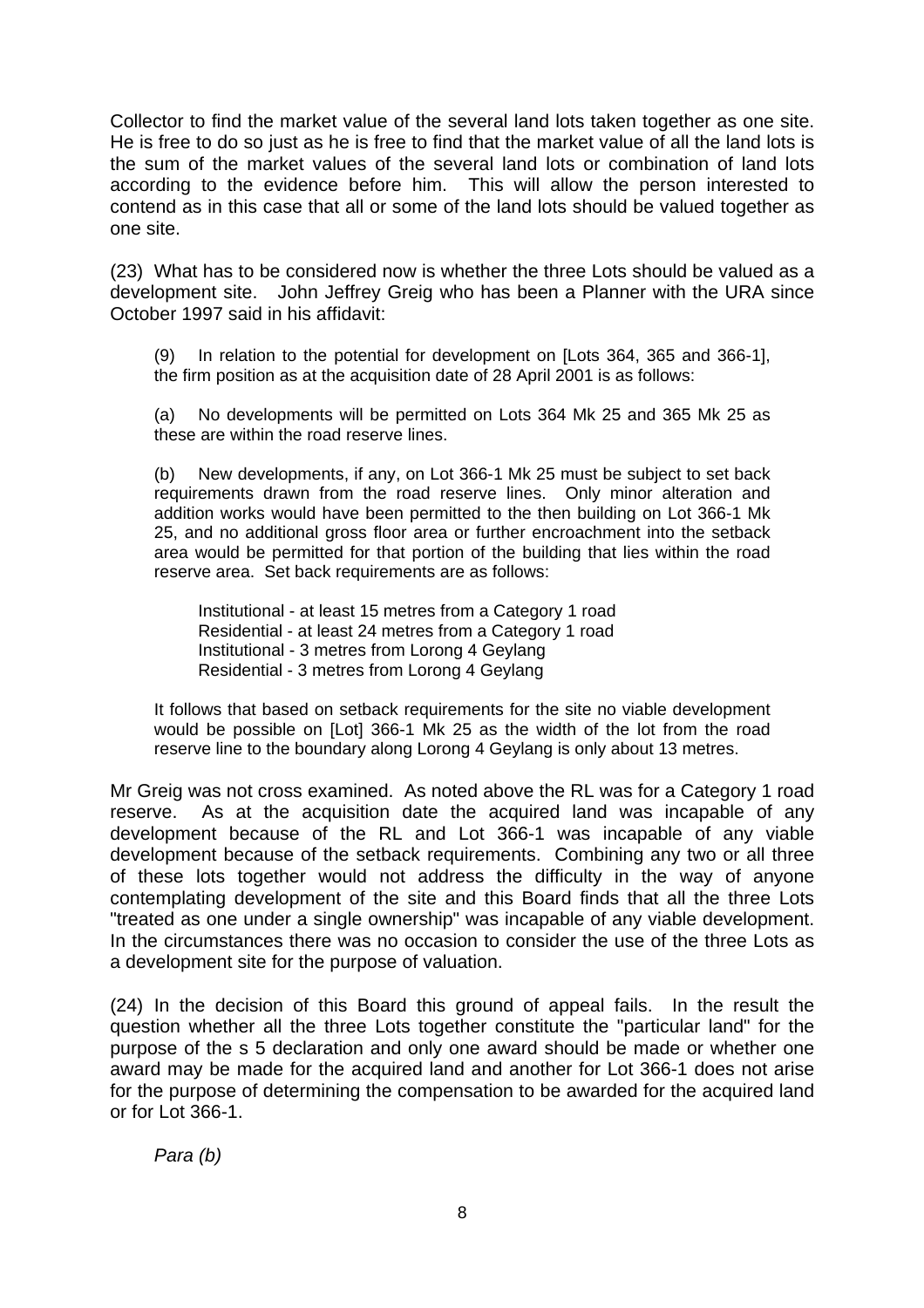(25) The appellant alleges that the Collector failed to adopt appropriate comparable transactions to determine the award but no particulars are given. The appellant does not say which transactions should be adopted as comparable but Mr Yee referred to the appellant's own purchase of Lots 366-1 and 364. Ms Chee referred to the December 1996 sale of Lot 365 to Universal Development and to determine the market value of Lot 366-1 she also referred to the same Lot 366-1 transaction as Mr Yee did. The only transaction she did not refer to was the Lot 364 transaction.

(26) The appellant bought Lot 365 in January 1997 for \$730 000. In January 1998 it entered into an agreement (by exercise of an option) to buy the adjacent Lot 364 for \$800,000 but this agreement was not completed and the deposit and part payment of \$160 000 was forfeited to the seller. The appellant then bought Lot 366-1 in November 1999 for \$838 000 and as it said in its letter dated 27 July 2001 "to complete a good parcel for the purpose of development [the appellant] re-negotiated to purchase the third parcel lot 364 in February 2000 at the price of \$710 000". The \$160 000 forfeited to the seller was taken into consideration. Lot 364 was bought in March 2000 for \$710 000.

(27) Ms Chiang Siew Chee the managing director of the appellant said that the intention was to develop apartments or high-rise buildings. She knew that "based on Lot 365 [she did not think that she] could do anything" and the intention was to "collect". Even with the three Lots the appellant still had to continue to "collect" more land. Ms Chiang said the appellant intended to buy Lot 1183. As at the acquisition date it had not done so. With Lot 1183 the appellant would have a near rectangular plot with a total site area of 1749.2sm and a frontage to Lorong 4 Geylang of about 30m.

(28) The appellant was aware of the RL affecting the properties. Ms Chiang said that before the appellant bought Lot 366-1 she had seen the RL plan. What she saw would have been either the RIP in the appellant's bundle referred to earlier or a plan similar to it. The option to buy Lot 366-1 granted to the appellant was dated 20 November 1999; the RIP was dated 23 November; and the agreement was made (by exercise of the option) on 4 December 1999. The RIP or a similar plan would have shown that the whole of the acquired land and about 90% of Lot 366-1 was adversely affected by the RL. Even with Lot 1183 which would also have been quite substantially adversely affected by the RL it would still be unlikely that the unaffected part would be capable of development for apartments or high rise buildings or for any economic use.

- (29) Under cross examination Ms Chiang said:-
	- A: (To Board) When I bought [Lot 364] contract stated RL there. Very clear.
	- Q: RL affected entire Lot 364?
	- (Q explained by Commissioner)
	- A: Y.

Ms Chiang was clearly referring to the purchase by the appellant. The appellant knew that the whole of Lot 364 was adversely affected by the RL.

(30) Mr Greig said in his affidavit: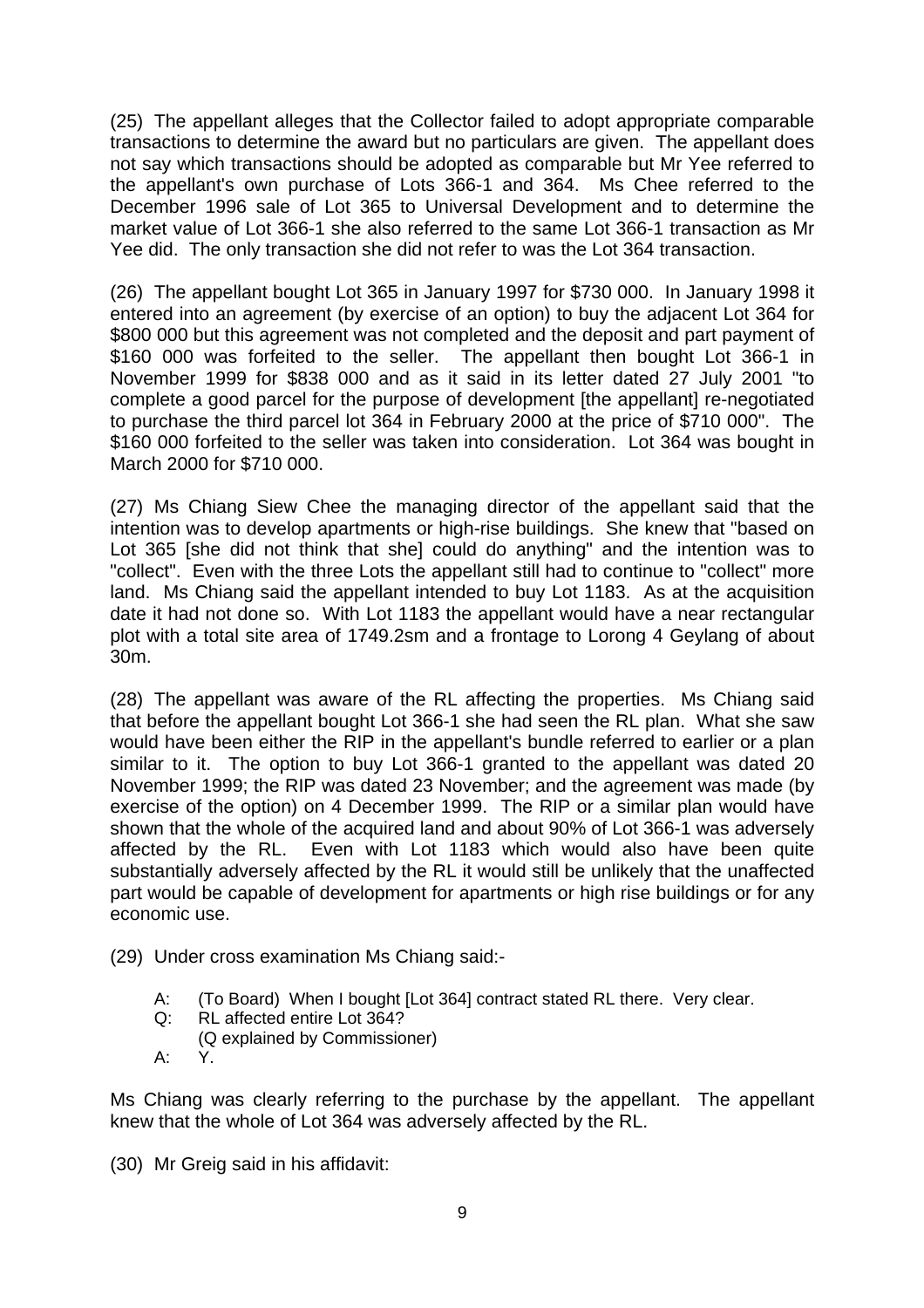(10) I understand that [Lots 364, 365 and 366-1] were purchased on the following dates:

 Lot 364 Mk 25: 3 March 2000 Lot 365 Mk 25: 21 January 1997 Lot 366-1 Mk 25: 4 December 1999

In relation to the potential for development on [Lots 364, 365 and 366-1] as at their transaction dates, the firm position is as follows:

(a) No developments will be permitted on any lots that are within road reserve lines.

(b) New developments, if any, must be subject to set back requirements drawn from the road reserve lines. Set back requirements as at the transaction dates (effective up to November 2000) were as follows:

 Institutional - at least 30 metres from a Category 1 road Residential - at least 30 metres from a Category 1 road Institutional - 6 metres from Lorong 4 Geylang (based on the Geylang Urban Design Guidelines at date of transaction) Residential - 6 metres from Lorong 4 Geylang (based on the Geylang Urban Design Guidelines at date of transaction)

As noted above the RL was for a Category 1 road reserve. The unaffected part of Lot 366-1 would only be about 2m at the narrowest and 4m at the widest from Lorong 4 Geylang.

(31) The appellant bought the properties subject to existing tenancies. Lim Hwa occupied about one third of both Lots 364 and 365 and paid \$2 420/m rent and Cosmic Stones (S) Pte Ltd occupied the remaining two thirds and paid \$5 150/m rent. Lim Hwa was a *karang guni* man and Cosmic Stones was in the business of dealing in building materials and they used the premises for the storage of the goods of their trade. On site were buildings of temporary construction and the two parts occupied by the tenants were separated by a corrugated iron fence. The buildings and grounds were in a poor state of repair and maintenance. Lot 366-1 was occupied by Chin Loy Electrical Works to house their workmen and also as a store. On site was a single storey raised detached building. The rent paid by Chin Loy was \$2 800/m. Having bought these three Lots and while waiting to "collect" more land the appellant could look to a return of \$10 370 a month by way of rent against a capital outlay of \$2 278 000 or a return on investment of about 5.46%/y. This remained the position down to the acquisition date.

(32) Section 34 of the Act provides:

In determining the amount of compensation to be awarded for land acquired under this Act, the Board shall not take into consideration ...

 (h) evidence of sales of comparable properties, unless the Board is satisfied that the sales are made bona fide and not for speculative purposes and the onus of proving that the transactions are made bona fide and not for speculative purposes shall lie with the appellant.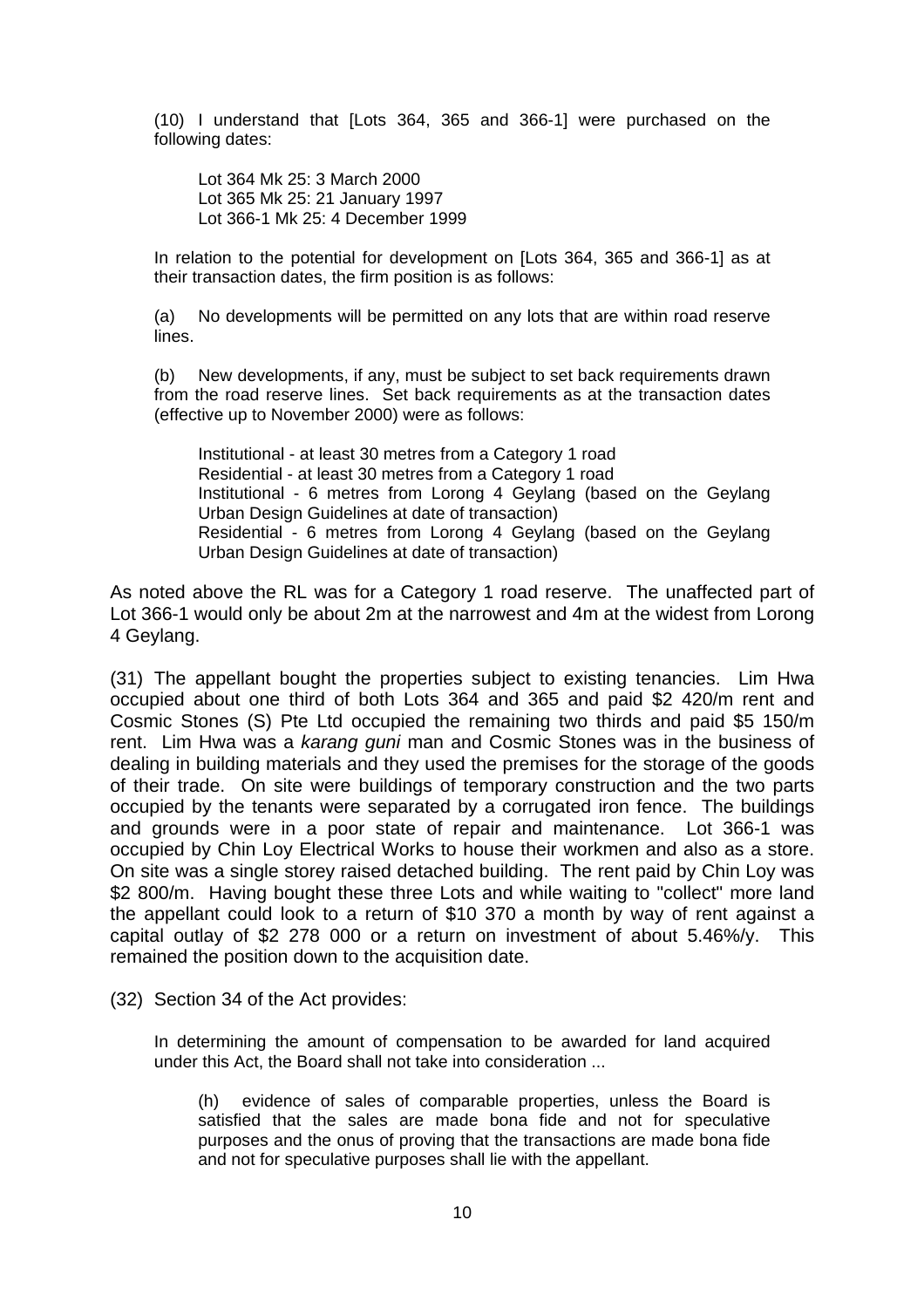So long as the planning restrictions and the development guidelines which were in force when the Lot 364 transaction took place remained in force the appellant could not carry into effect its intention to develop the properties whether for apartments or for any high rise building and whether taking each Lot singly or taking two or three Lots together. It had to "collect" more land. The RL and planning restrictions had to be favourably changed.

(33) In the decision of this Board the appellant has not discharged the statutory onus of proof. This Board is not satisfied that the Lot 364 transaction was not for speculative purposes. Para (b) of the grounds of appeal fails. The appellant has not shown that the Collector or Ms Chee by whom he was advised failed to adopt appropriate comparable transactions to determine the award (as the appellant alleges) or to determine the amount of the compensation.

## *Para (c)*

(34) The appellant alleges that the Collector erred in using transactions of properties affected by road lines as comparables as this does not reflect the true market value of the acquired land. The appellant did not pursue this ground or did not pursue it vigorously but it has to be said that in the view of this Board this ground of appeal is untenable.

(35) Ms Chee determined the market value by inference from past transactions of comparable properties. There is no evidence that such an approach is for any reason at all inappropriate in the circumstances of this case or generally. It is an approach that is recognised and accepted by the profession. The whole of the acquired land was at the acquisition date adversely affected by the RL. Ms Chee referred to the Lot 365 transaction of December 1996. Lot 365 was similarly affected by the RL at the transaction date as it was at the acquisition date. The effect of the RL on the market value was the same or likely to be so.

(36) In the decision of this Board para (c) of the grounds of appeal fails. The Collector was not in error in using transactions of properties affected by RL as comparables. He was not in error in relying on the advice of Ms Chee who referred to the Lot 365 transaction of December 1996 as a comparable transaction. Ms Chee was not in error in referring to this transaction as a comparable by reason only that Lot 365 was at the transaction date adversely affected by the RL just as the acquired land was adversely affected by the RL at the acquisition date and the Collector was not in error in relying on her evidence.

# *Market Value as at Acquisition Date*

(37) In Scenario 1 Mr Yee determined the market value of the acquired land and Lot 366-1 together as a development site. As noted above he assumed that the market value of the site was the sum of the market values of the part zoned Residential/Institution and of the part zoned Road. This Board has found that the acquired land and Lot 366-1 "treated as one under a single ownership" was incapable of any viable development as at the acquisition date and there was no occasion to consider the use of the three Lots as a development site for the purpose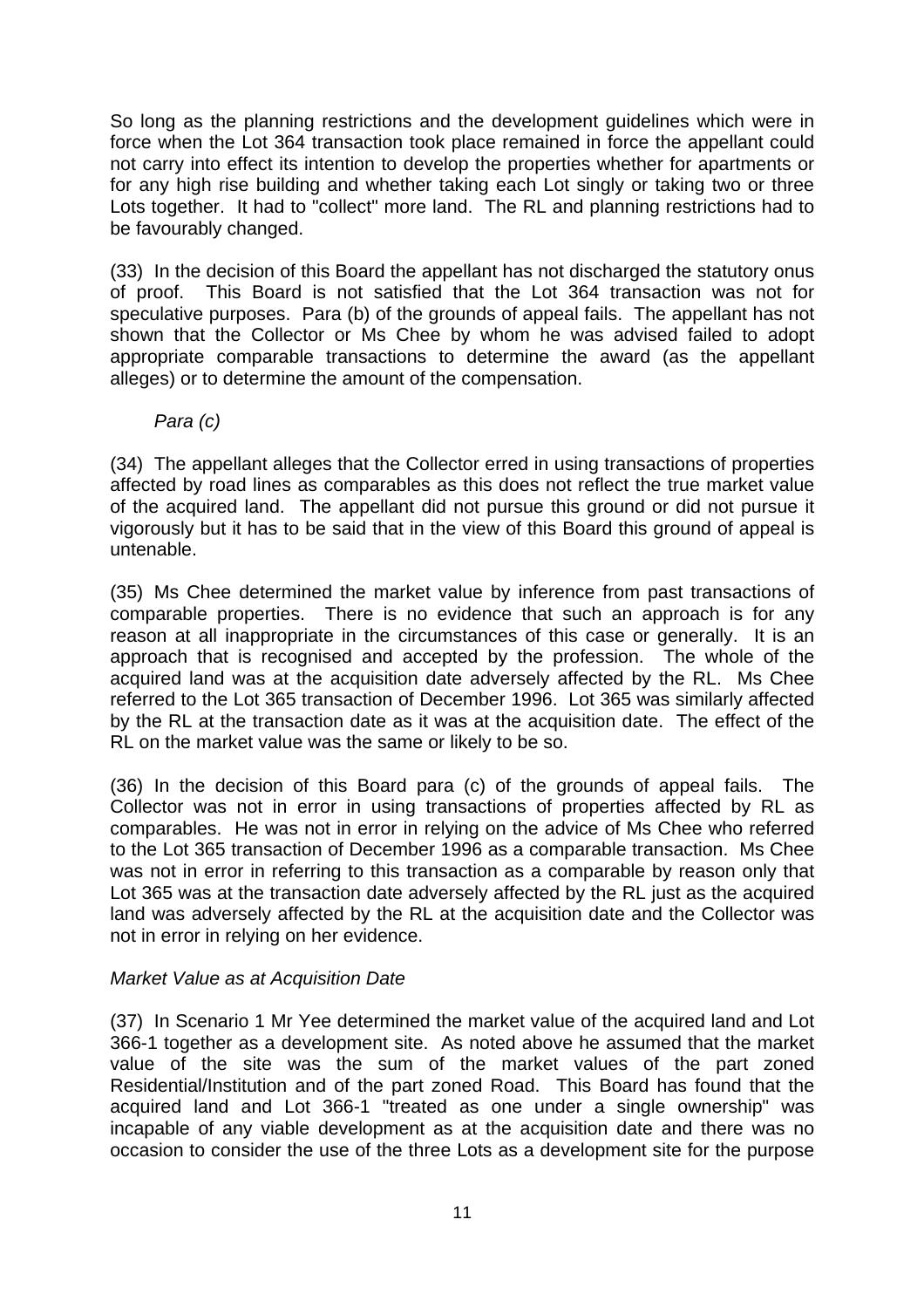of valuation. It would be wholly inappropriate to determine the market value of the site by summation of the market values of the two parts zoned differently.

(38) In Scenario 2 Mr Yee as noted above also assumed that the market value of the acquired land was the sum of the market values of the part zoned Residential/Institution and of the part zoned Road. The undisputed evidence is that the acquired land and each of the two Lots comprised in it were incapable of any development as at the acquisition date and this Board finds accordingly. It follows that it is wholly inappropriate to determine the market value of the acquired land by summation of the market values of the two parts zoned differently.

(39) Although the acquired land was incapable of any development it had an existing use. It was let to two tenants who used the site and the buildings on it for the purpose of storage of the goods in their trade. They were paying the appellant the total rent of \$90 840/y. Ms Chee referred to the Lot 365 transaction of December 1996. That was the sale of the property to Universal Development for \$405 000. Universal Development improved the property and let it out before selling it to the appellant for \$730 000 in January 1997.

(40) The sharp rise in the price at which the same property was transacted was not borne out by anything Mr Yee knew as he said. Clearly the appellant was prepared to pay the much higher price albeit after the improvement and the letting to the "two groups of people" because it was "collecting" and it was speculating on the likelihood of favourable changes in the RL or planning restrictions. Its intention was to develop residential apartments or high-rise buildings. Ms Chee rejected the January 1997 transaction as a comparable and on the evidence this Board agrees that it is not a comparable transaction.

(41) This Board accepts the adjustments made by Ms Chee. At the hearing it was agreed that the market value determined on this basis would not exceed the existing use price or the Development Baseline use price for the purpose of s 33(5)(e). In the premises this Board finds that:

(a) for the purpose of s  $33(1)(a)$  the market value of the acquired land as at 28 April 2001 was the lowest;

(b) the market value of the acquired land as at 28 April 2001 was \$570 000; and

(c) the market value so found does not exceed the existing use price or the Development Baseline use price determined in accordance with s 33(5)(e).

### *Losses, Expenses*

(42) In the course of the hearing the parties agreed that the claim would be limited to items 2, 3 and 4 of the list set out in an annexure to the appellant's letter of 27 July 2001 which has been referred to above. These are in each case expenses incurred for legal fees, stamp fees and other disbursements in the purchase of the acquired land (and Lot 366-1) by the appellant. There are no particulars as to the provisions